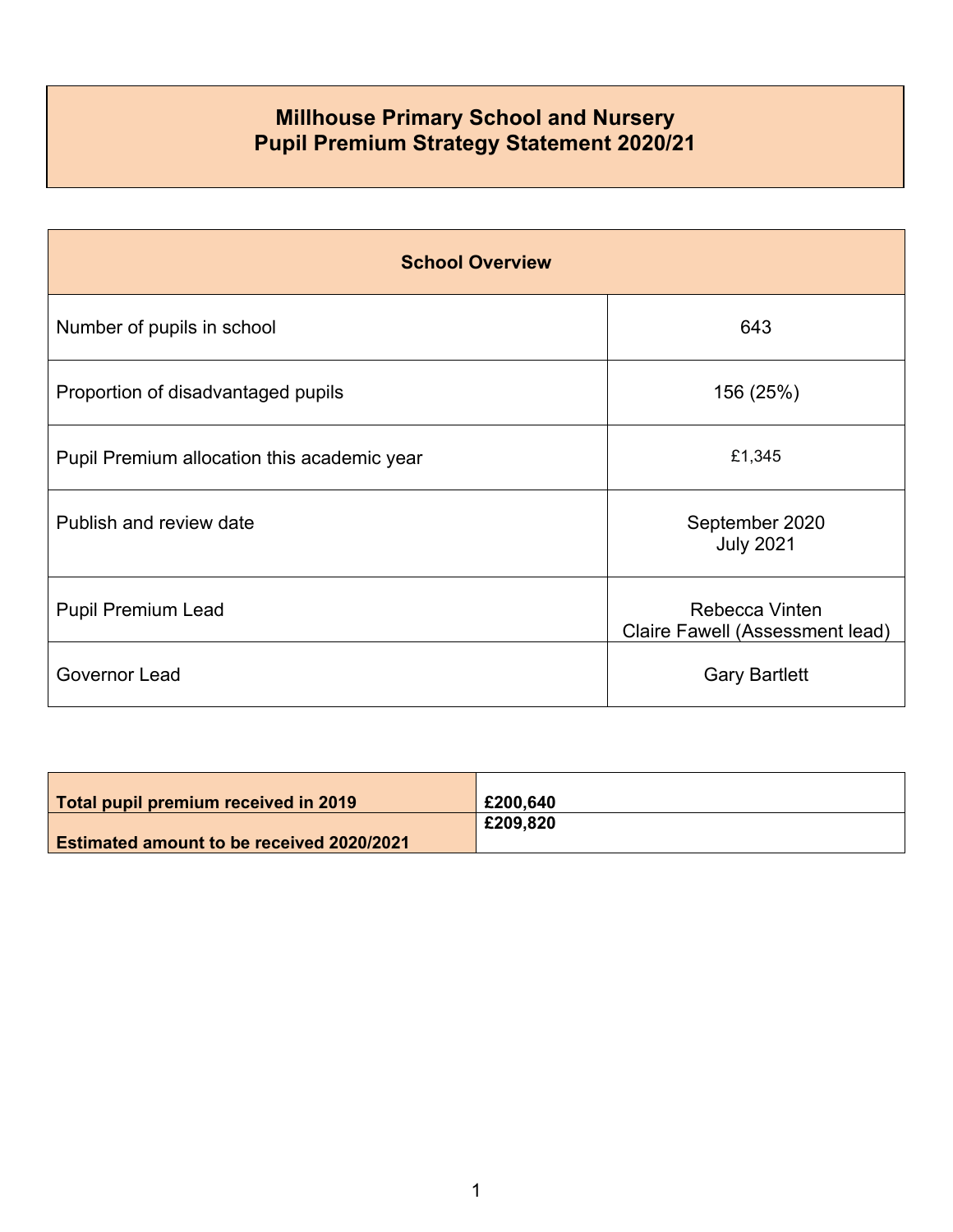| Performance of disadvantaged pupils in KS1 SATs |          |      |      |  |  |
|-------------------------------------------------|----------|------|------|--|--|
|                                                 |          | 2019 | 2020 |  |  |
|                                                 | Expected | GD   |      |  |  |
|                                                 | Standard |      |      |  |  |
|                                                 | 79%      | 11%  |      |  |  |
| % of pupils making age expected                 |          |      |      |  |  |
| attainment in Reading                           |          |      |      |  |  |
|                                                 | 68%      | 5%   |      |  |  |
| % of pupils making age expected                 |          |      |      |  |  |
| attainment in Writing                           |          |      |      |  |  |
|                                                 | 74%      | 16%  |      |  |  |
| % of pupils making age expected                 |          |      |      |  |  |
| attainment in Mathematics                       |          |      |      |  |  |

| Performance of disadvantaged pupils in Phonic check KS1<br>(PP children vs non PP national) |      |      |  |
|---------------------------------------------------------------------------------------------|------|------|--|
|                                                                                             | 2019 | 2020 |  |
| % of pupils meeting required<br>standard of phonic decoding                                 | 81%  |      |  |

| Performance of disadvantaged pupils in KS2 SATs              |                      |     |      |  |
|--------------------------------------------------------------|----------------------|-----|------|--|
|                                                              | 2019                 |     | 2020 |  |
|                                                              | Expected<br>standard | GD  |      |  |
| % of pupils making age expected<br>attainment in Reading     | 47%                  | 11% |      |  |
| % of pupils making age expected<br>attainment in Writing     | 74%                  | 21% |      |  |
| % of pupils making age expected<br>attainment in mathematics | 82%                  | 13% |      |  |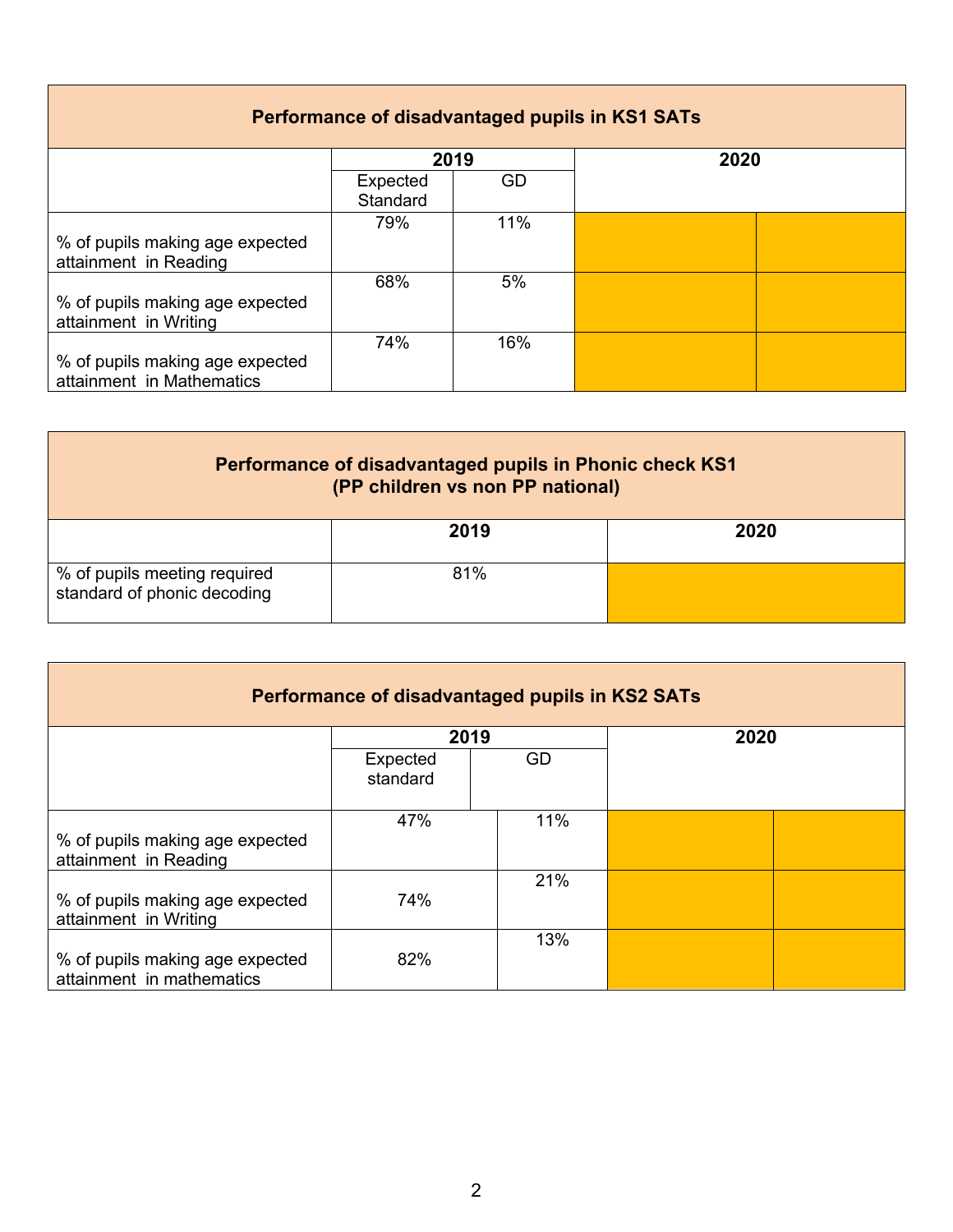| <b>Disadvantaged pupils progress scores 2019</b> |         |  |  |
|--------------------------------------------------|---------|--|--|
| Reading                                          | $-5.16$ |  |  |
| Writing                                          | $-0.28$ |  |  |
| Maths                                            | $-1.79$ |  |  |

| Key objectives for use of the pupil premium for 2020/2021 |                                                                  |                                                                                                                                                      |                                                                                                                                                  |
|-----------------------------------------------------------|------------------------------------------------------------------|------------------------------------------------------------------------------------------------------------------------------------------------------|--------------------------------------------------------------------------------------------------------------------------------------------------|
|                                                           |                                                                  | 1. To continue to close the attainment gap between PP and Non-PP nationally.<br>To recognise barriers to learning and implement early interventions. |                                                                                                                                                  |
|                                                           |                                                                  | 2. To provide social, emotional and mental wellbeing support to both children and families                                                           |                                                                                                                                                  |
|                                                           |                                                                  | 3. To improve attendance of disadvantaged children to at least 95%                                                                                   |                                                                                                                                                  |
|                                                           |                                                                  | Overview of expenditure and impact 2018/2019                                                                                                         |                                                                                                                                                  |
| <b>Category of</b><br>spend                               | <b>Example of</b><br>spend                                       | <b>Purpose</b>                                                                                                                                       | Impact of<br>expenditure/Outcome                                                                                                                 |
| Raising attainment<br>64% of overall                      | Intervention<br>teachers<br>Tuition - before<br>and after school | To continue to close the<br>attainment gap between<br>PP and Non-PP<br>nationally.                                                                   | An accessible curriculum for a<br>group of PP and SEN Yr5/6<br>children was delivered.<br>PP children achieved<br>comparably to national average |
| funding received<br>allocated to this<br>area             | for Year 5/6<br>pupils<br>Small class sets                       | To recognise barriers to<br>learning and implement<br>early interventions.                                                                           | in Writing and Maths in 2019<br>however Reading still remains a<br>target area.                                                                  |
|                                                           | for core subjects<br>for Year 5/6<br>pupils                      |                                                                                                                                                      | GD writing group has produced<br>an increase in number of PP<br>children achieving GD in writing<br>at KS2.                                      |
|                                                           |                                                                  |                                                                                                                                                      | <b>Predicted Phonics data at Year</b><br>1 due to be high.                                                                                       |
|                                                           |                                                                  |                                                                                                                                                      | KS1 attainment data has<br>increased in all areas and gap is                                                                                     |

closing between PP children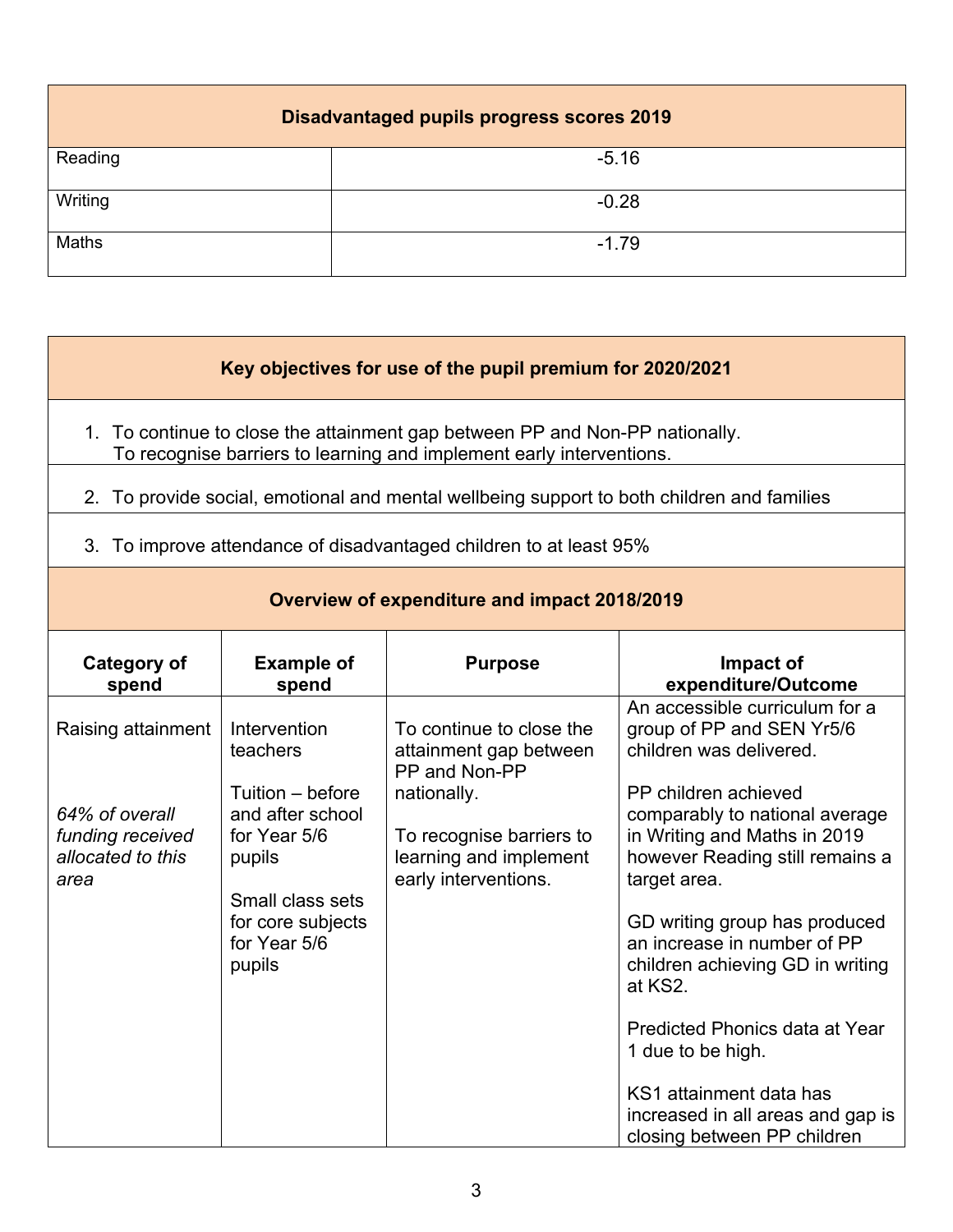|                                                                                                 |                                                                                |                                                                                                                                                                                                                                    | and national data.<br>Increase awareness of this<br>subgroup of children has led to<br>more targeted interventions in<br>Early Years based on areas of<br>need for example speech and<br>language and reading.                                                                                                                                                                                                                                                                                                                                                                                                                                                                               |
|-------------------------------------------------------------------------------------------------|--------------------------------------------------------------------------------|------------------------------------------------------------------------------------------------------------------------------------------------------------------------------------------------------------------------------------|----------------------------------------------------------------------------------------------------------------------------------------------------------------------------------------------------------------------------------------------------------------------------------------------------------------------------------------------------------------------------------------------------------------------------------------------------------------------------------------------------------------------------------------------------------------------------------------------------------------------------------------------------------------------------------------------|
| Mentoring and<br>counselling<br>18% of overall<br>funding received<br>allocated to this<br>area | Mentoring and<br>counselling staff<br><b>External support</b><br>from agencies | To provide social,<br>emotional and mental<br>wellbeing support to both<br>children and families<br>To improve attendance of<br>disadvantaged children to<br>at least 95%<br>To work with families that<br>need additional support | 40% of PP children have<br>accessed some form of on-<br>going social, emotional or<br>wellbeing support during the<br>year and over the national<br>school closure period.<br>Improvements in social,<br>emotional, behavioural and<br>wellbeing has been seen in a<br>number of case studies where<br>support has been given.<br>Drop in support is available for<br>all when needed.<br>Learning mentor staff have<br>worked with families during<br>national school closure period.<br>Learning mentor staff have<br>worked with persistently low<br>attendance. Some<br>improvements in attendance of<br>these children has been seen<br>but will remain a key target area<br>next year. |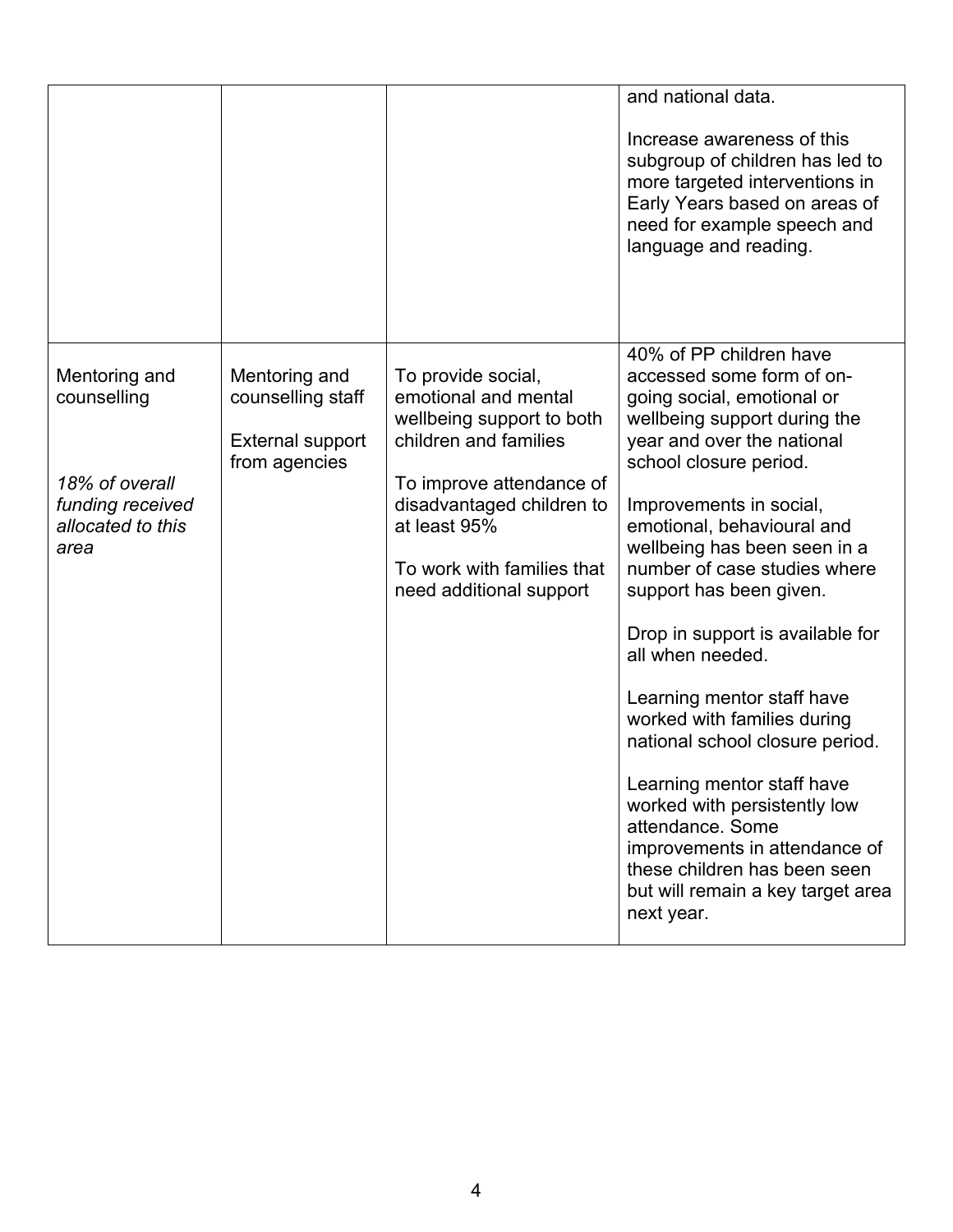| Enrichment                                    | Subsidised trips                                   | To provide the<br>opportunities that socially                              | PP children accessed a wide<br>range of trips prior to school<br>closure.                                        |
|-----------------------------------------------|----------------------------------------------------|----------------------------------------------------------------------------|------------------------------------------------------------------------------------------------------------------|
| 18% of overall                                | Holiday sports<br>clubs                            | disadvantaged children<br>may not typically<br>experience.                 | An Art Club targeting G&T PP<br>children was run.                                                                |
| funding received<br>allocated to this<br>area | G&T<br>opportunities<br>External<br>specialists in | To provide high quality<br>teaching of a broad and<br>balanced curriculum. | Children have had weekly<br>access to high quality teaching<br>during PPA in drama, music,<br>dance and Spanish. |
|                                               | wider curriculum<br>subject areas                  |                                                                            |                                                                                                                  |

| Key objectives for use of the pupil premium for 2020/2021 |                                                                                                                                                                                        |                                                                                                      |                                                                                                |  |  |
|-----------------------------------------------------------|----------------------------------------------------------------------------------------------------------------------------------------------------------------------------------------|------------------------------------------------------------------------------------------------------|------------------------------------------------------------------------------------------------|--|--|
|                                                           | 1. To continue to close the attainment gap between PP children and Non PP children nationally.<br>To raise standards in reading so that PP children are in line with national average. |                                                                                                      |                                                                                                |  |  |
|                                                           |                                                                                                                                                                                        | develop staff understanding and response to social, emotional and mental health needs.               | 2. To provide social, emotional and mental wellbeing support to both children and families. To |  |  |
|                                                           | 3. To improve attendance of disadvantaged children to at least 95% targeting persistently poorer<br>attending families.                                                                |                                                                                                      |                                                                                                |  |  |
|                                                           | 4. To provide a broad range of enrichment opportunities to develop pupil's cultural capital and<br>knowledge of the wider world.                                                       |                                                                                                      |                                                                                                |  |  |
|                                                           | <b>Overview of intended expenditure 2020/2021</b>                                                                                                                                      |                                                                                                      |                                                                                                |  |  |
| <b>Category of</b><br>spend                               | <b>Example of spend</b><br><b>Actions</b><br><b>Purpose</b>                                                                                                                            |                                                                                                      |                                                                                                |  |  |
| Raising<br>attainment<br>62% of overall                   | <b>Intervention Teachers</b><br>(improvement<br>leaders)                                                                                                                               | To continue to close the<br>attainment gap between<br>PP children and Non-PP<br>children nationally. | Ensure staff recognise barriers<br>to learning and implement<br>early interventions.           |  |  |
| funding                                                   | Tuition - before and                                                                                                                                                                   |                                                                                                      | PP lead to continue to develop                                                                 |  |  |

Γ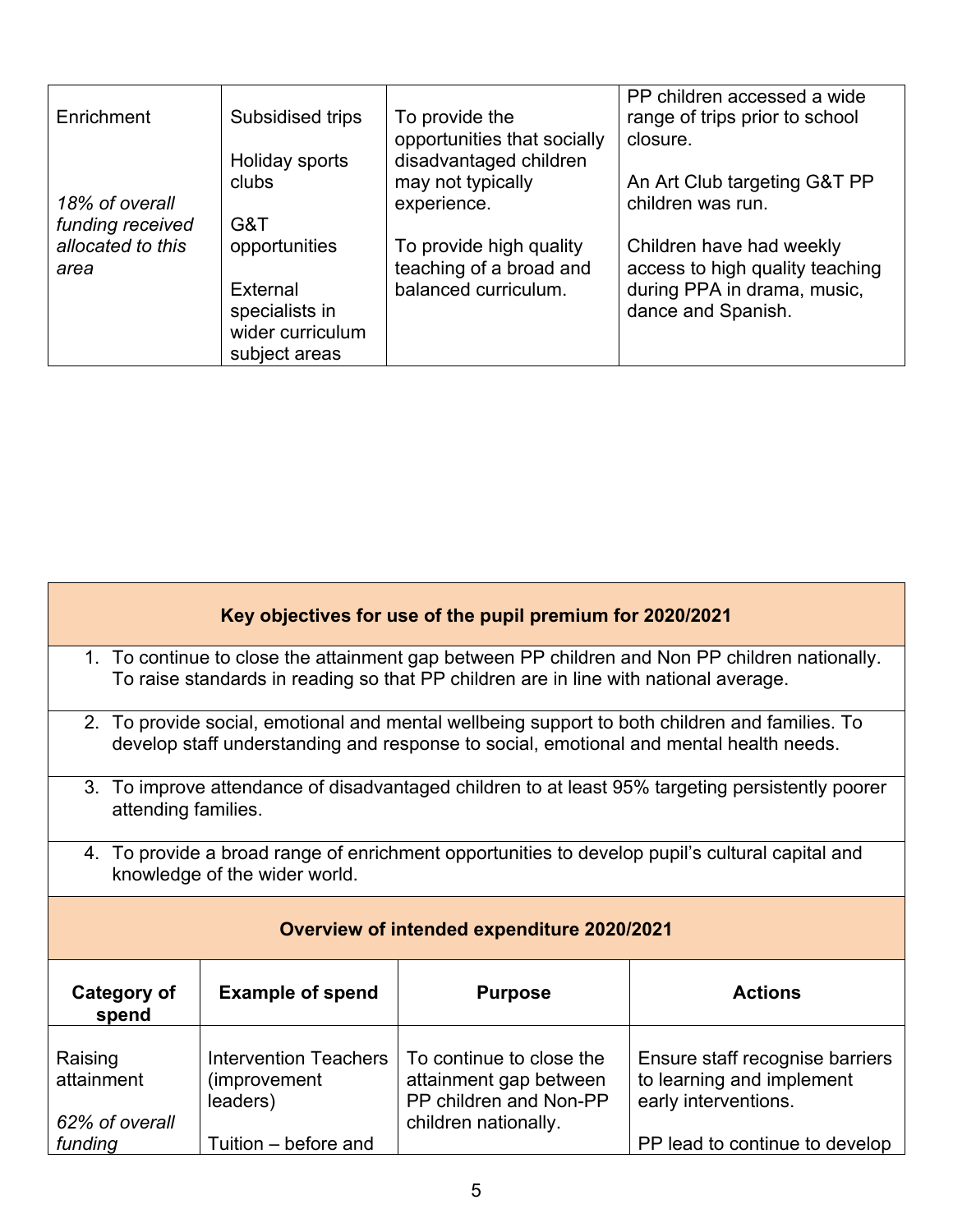| received<br>allocated to this                  | after school                                                            | To raise standards in<br>reading so that PP                                                       | a whole school ethos of<br>'attainment for all'.                                                                                                  |
|------------------------------------------------|-------------------------------------------------------------------------|---------------------------------------------------------------------------------------------------|---------------------------------------------------------------------------------------------------------------------------------------------------|
| area                                           |                                                                         | children are in line with<br>national average.                                                    | Improvement leaders to<br>support the delivery of high-<br>quality whole class teaching.                                                          |
|                                                |                                                                         |                                                                                                   | Implementation of data driven<br>and evidence-based<br>interventions where possible<br>due to Covid-19 restrictions<br>(Both teacher and LSA led) |
|                                                |                                                                         |                                                                                                   | Greater depth targeted<br>interventions (Yr6)                                                                                                     |
|                                                |                                                                         |                                                                                                   | Additional reading for PP<br>children.                                                                                                            |
|                                                |                                                                         |                                                                                                   | English leader action plan to<br>prioritise improving attainment<br>of PP children in reading.                                                    |
| Mentoring and<br>counselling<br>20% of overall | <b>Behaviour for</b><br><b>Learning Coach</b><br><b>Learning Mentor</b> | To provide social,<br>emotional and mental<br>wellbeing support to both<br>children and families. | To identify young carers as a<br>vulnerable group and offering<br>targeted support for PP young<br>carers.                                        |
| funding<br>received<br>allocated to this       | External support from<br>agencies where                                 | To develop staff<br>understanding and                                                             | To identify barriers to learning<br>and provide targeted support.                                                                                 |
| area                                           | necessary<br>Therapeutic<br>resources                                   | response to social,<br>emotional and mental<br>health needs.                                      | Head and deputies to set<br>actions with persistent poor<br>attending families. Pastoral                                                          |
|                                                |                                                                         | To improve attendance of<br>disadvantaged children to<br>at least 95%.                            | team to support<br>implementation. Use of<br>studybugs app to monitor.                                                                            |
|                                                |                                                                         |                                                                                                   | Staff training to be delivered to<br>support understanding of<br>emotional and mental<br>wellbeing.                                               |
|                                                |                                                                         |                                                                                                   | A new, whole school<br>therapeutic behaviour system<br>to be implemented.                                                                         |